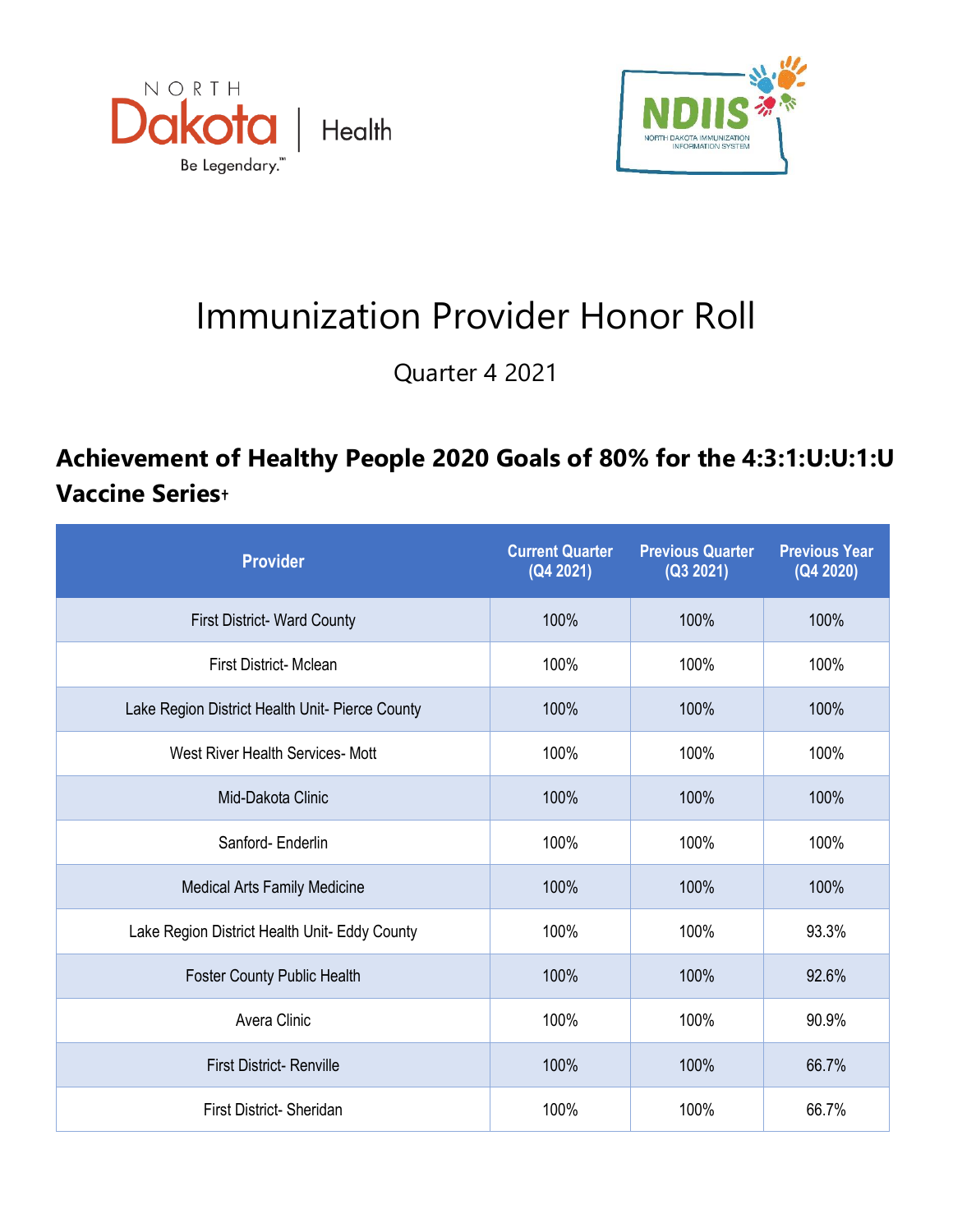| Northland CHC- Bowbells                           | 100%  | 100%  | 66.7% |
|---------------------------------------------------|-------|-------|-------|
| Northland CHC-Ray                                 | 100%  | 100%  | 57.1% |
| <b>Custer Health- Grant County</b>                | 100%  | 100%  | 50%   |
| <b>MHA Parshall Clinic</b>                        | 100%  | 100%  | 50%   |
| Spectra Health-Larimore                           | 100%  | 100%  | 33.3% |
| <b>First District-Burke</b>                       | 100%  | 100%  |       |
| <b>Lakeview Health Clinic</b>                     | 100%  | 100%  |       |
| <b>Community Health Services</b>                  | 100%  | 100%  |       |
| <b>MHA White Shield Clinic</b>                    | 100%  | 50%   | 75%   |
| Southwest District Health Unit- Dunn County       | 100%  |       | 33.3% |
| Sanford- Grand Forks                              | 100%  |       |       |
| Clinicare                                         | 93.3% | 83.3% | 66.7% |
| Heart of America Johnson Clinic- Rugby            | 92.9% | 92.9% | 92.3% |
| Sanford-Mayville                                  | 91.8% | 89.5% | 82.4% |
| Upper Missouri District Health Unit- Watford City | 90.7% | 92.3% | 87.1% |
| Lake Region District Health Unit- Ramsey County   | 90.3% | 91.2% | 100%  |
| <b>Independent Family Doctors</b>                 | 89.5% | 86.4% | 88.9% |
| CHI St Alexius- Dickinson                         | 89.2% | 88%   | 81.2% |
| Pinnacle Health Care                              | 88.9% | 88.5% | 85.7% |
| Altru Family Medicine Residency                   | 88.7% | 84%   | 88.5% |
| Coal Country Community Health Center              | 88%   | 87.5% | 79.6% |
| Heart of America Johnson Clinic- Dunseith         | 87.5% | 94.1% | 85.7% |
| Mid-Dakota Gateway Family Practice                | 87.5% | 93.2% | 89.2% |
| <b>First Care Rural Health Clinic</b>             | 86.7% | 85.2% | 84%   |
| Sanford- North Bismarck                           | 86.6% | 84%   | 78.9% |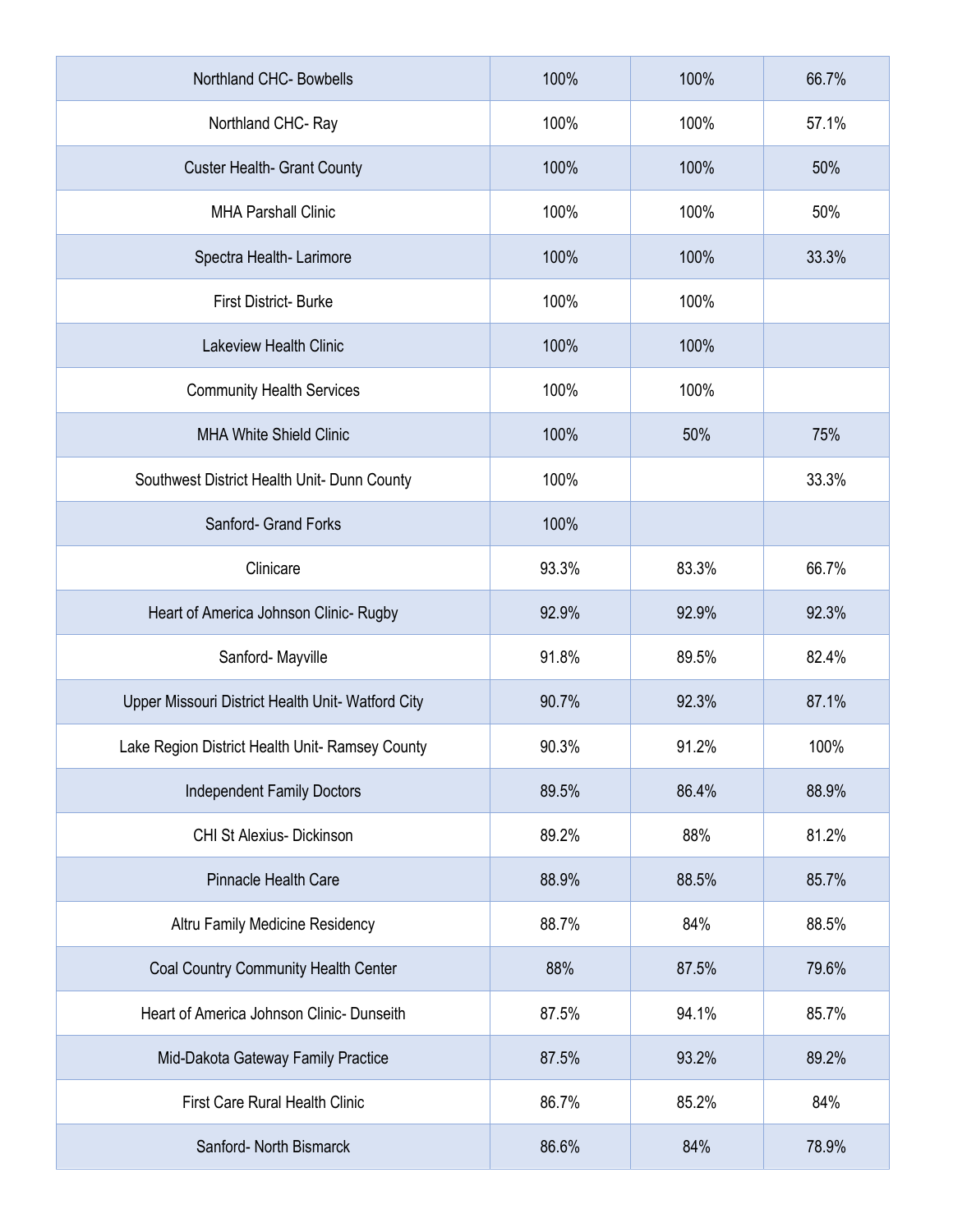| Sanford- North Mandan                               | 86.2% | 84%   | 78.9% |
|-----------------------------------------------------|-------|-------|-------|
| Pembina County Health Department                    | 85.7% | 100%  | 100%  |
| First District- Bottineau                           | 85.7% | 86.7% | 100%  |
| Turtle Mountain Family Medicine                     | 85.7% | 83.3% | 100%  |
| Altru Clinic- Lake Region                           | 85.5% | 85.2% | 86.8% |
| Sanford- 2 <sup>nd</sup> Avenue Clinic              | 84.9% | 82.8% | 81%   |
| Sanford Children's- Bismarck                        | 84.8% | 76.5% | 88.9% |
| Sanford Pediatrics- North                           | 84.2% | 83.4% | 80.6% |
| <b>UM Park River Family Medicine</b>                | 84.2% | 88.9% | 96%   |
| Spirit Lake Early Childhood                         | 84.2% | 85.4% | 85%   |
| Center for Family Medicine                          | 84.1% | 78.9% | 71.7% |
| Altru Family Medicine Center                        | 83%   | 81.1% | 82.1% |
| Sanford- West Fargo Family Medicine                 | 82.9% | 81.4% | 76.9% |
| Upper Missouri District Health Unit- Crosby         | 82.9% | 78%   | 72.1% |
| Ransom County Health Department                     | 82.8% | 85.7% | 87%   |
| Sanford Pediatrics- Building C                      | 81.3% |       |       |
| Mid-Dakota Gateway Pediatrics                       | 81.2% | 82.7% | 88.9% |
| Mid-Dakota Kirkwood Family Practice                 | 80.8% | 82.8% | 76.3% |
| Sanford-Oakes                                       | 80%   | 88.9% | 92.3% |
| Northland Deaconess Health Center Clinic- Northwood | 80%   | 83.3% | 87.5% |
| Walsh County Health Department                      | 80%   | 75%   | 90.5% |
| Nelson-Griggs Health Department                     | 80%   | 66.7% | 100%  |

## **Congratulations Providers!**